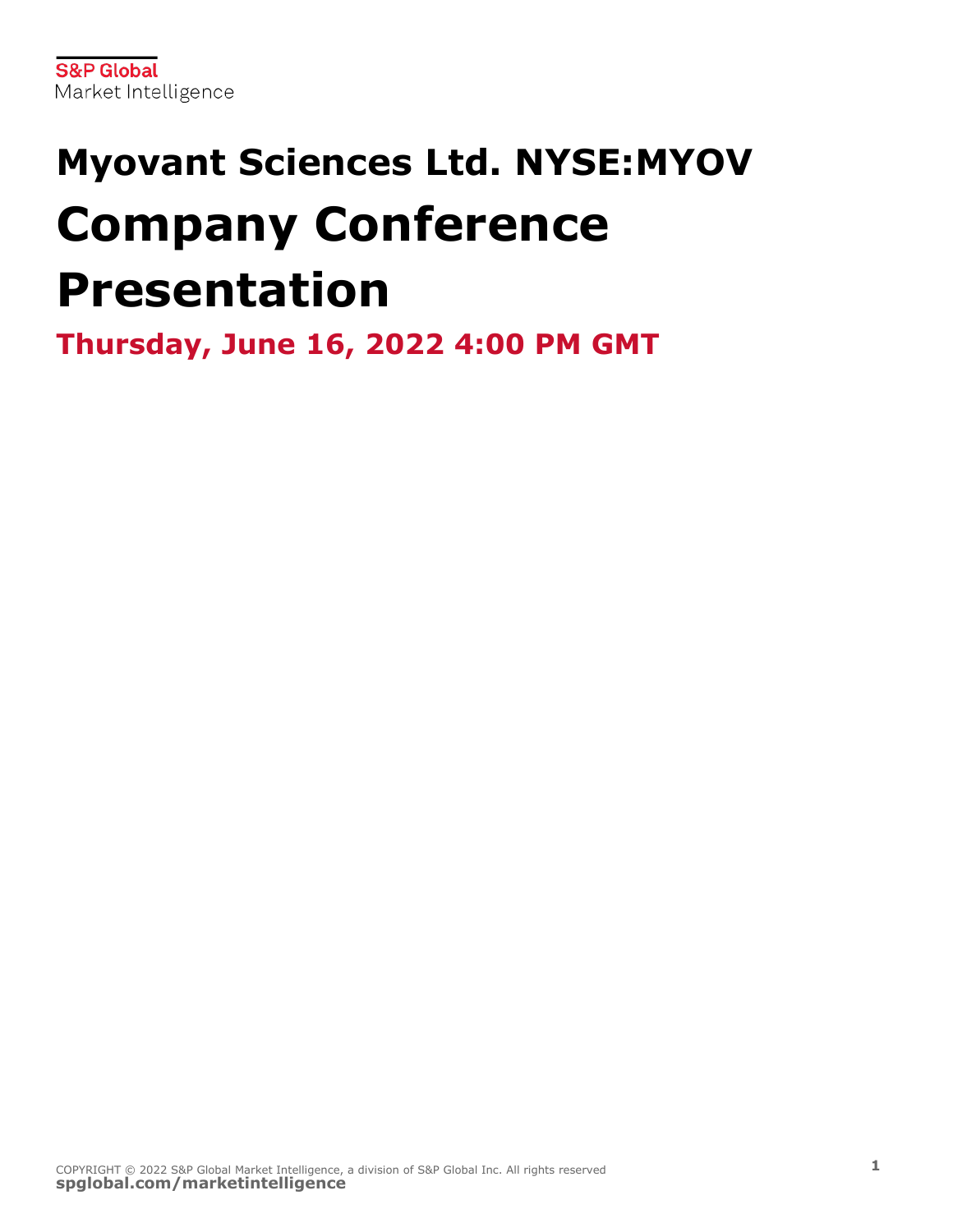### **Table of Contents**

| Call Participants   |  |
|---------------------|--|
| Question and Answer |  |
| Presentation        |  |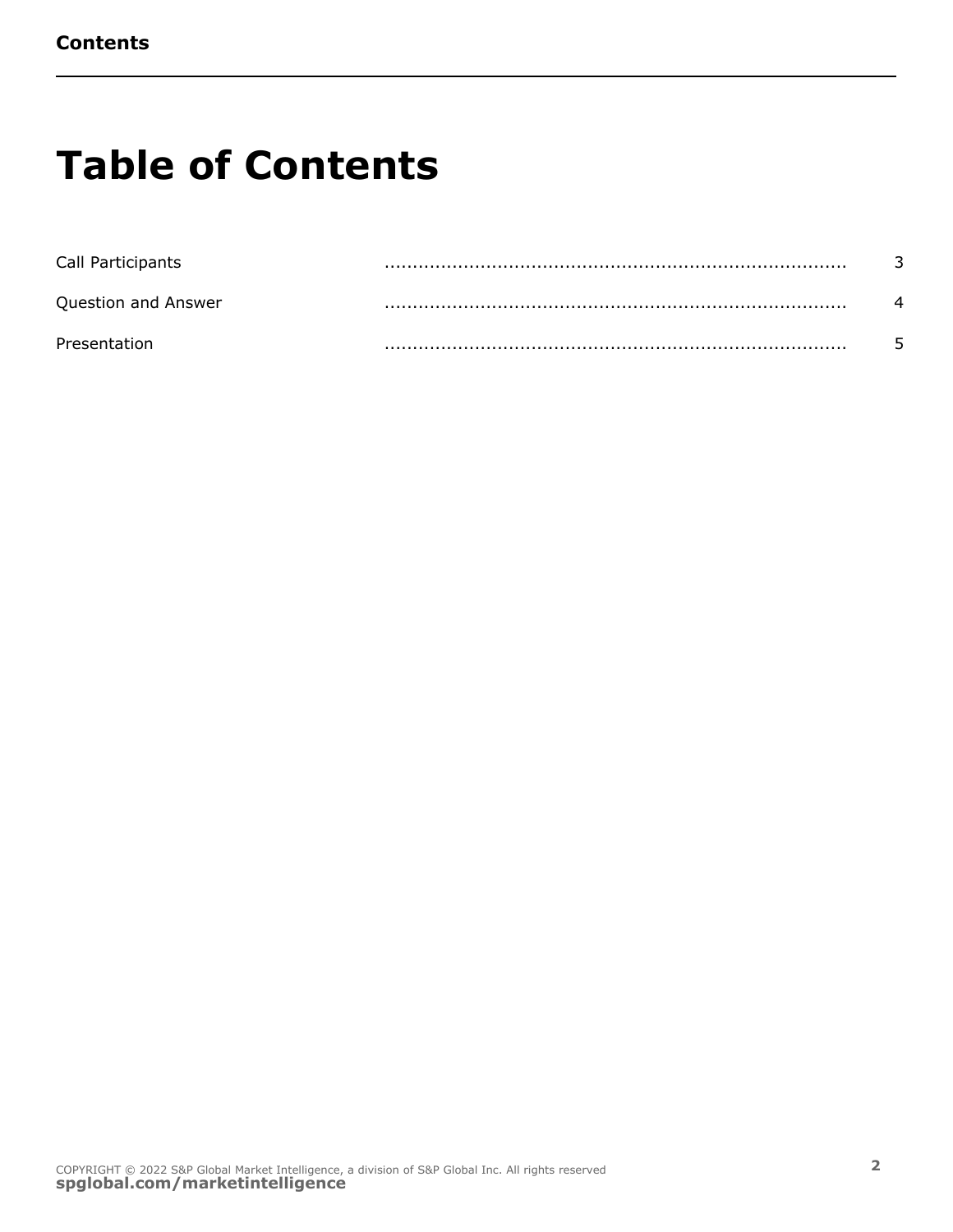#### <span id="page-2-0"></span>" & ) \* # \* " + )  $\mathbf{H}$

- $\mathcal{F}^{\text{max}}_{\text{max}}$
- 
- $+$  ( ( ' ( / & "
- "./0  $0.$ /"+ 10\$"&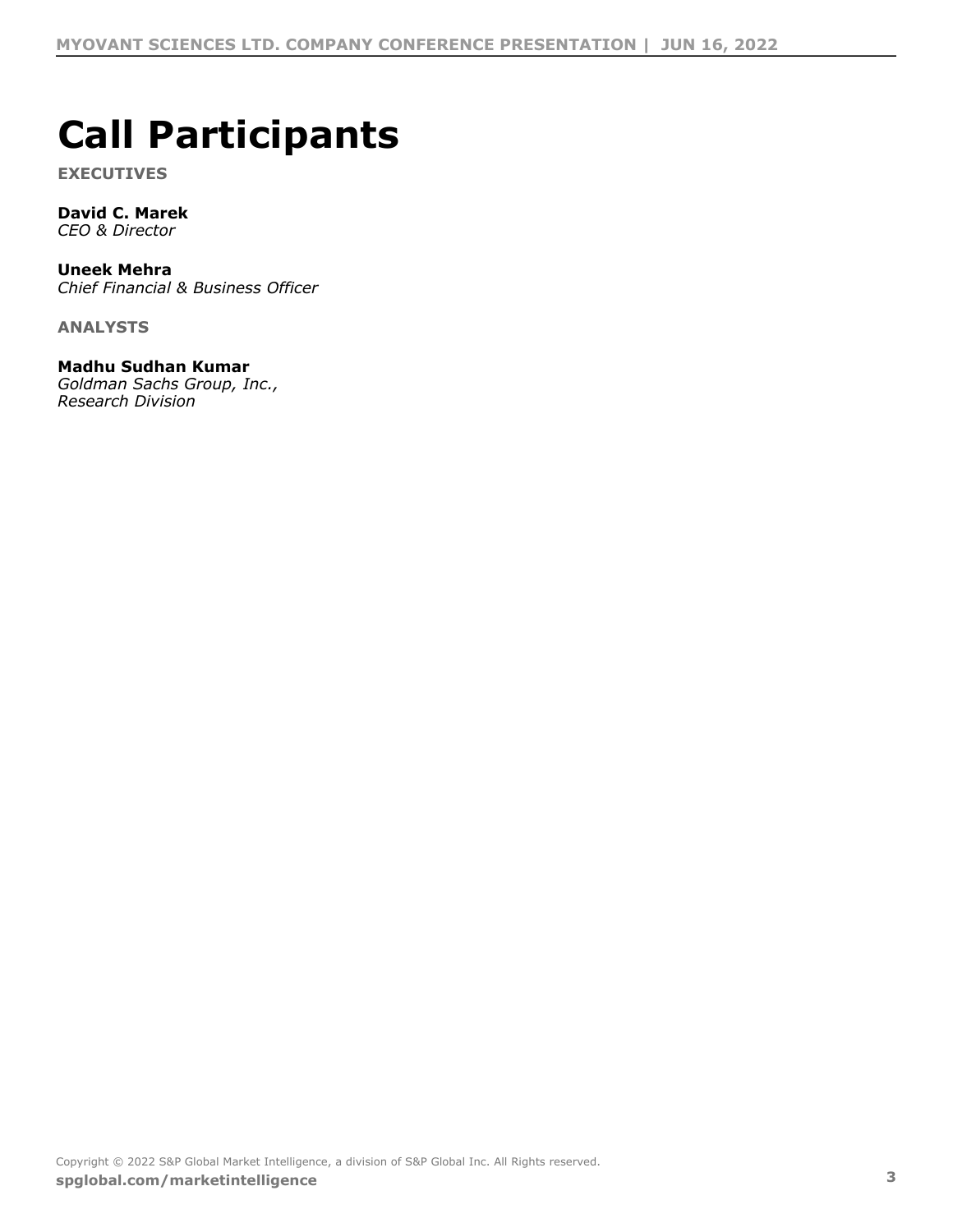## <span id="page-3-0"></span>& ( ( + ) " ) \* +

#### "./0  $0.$ /"+ 10\$"&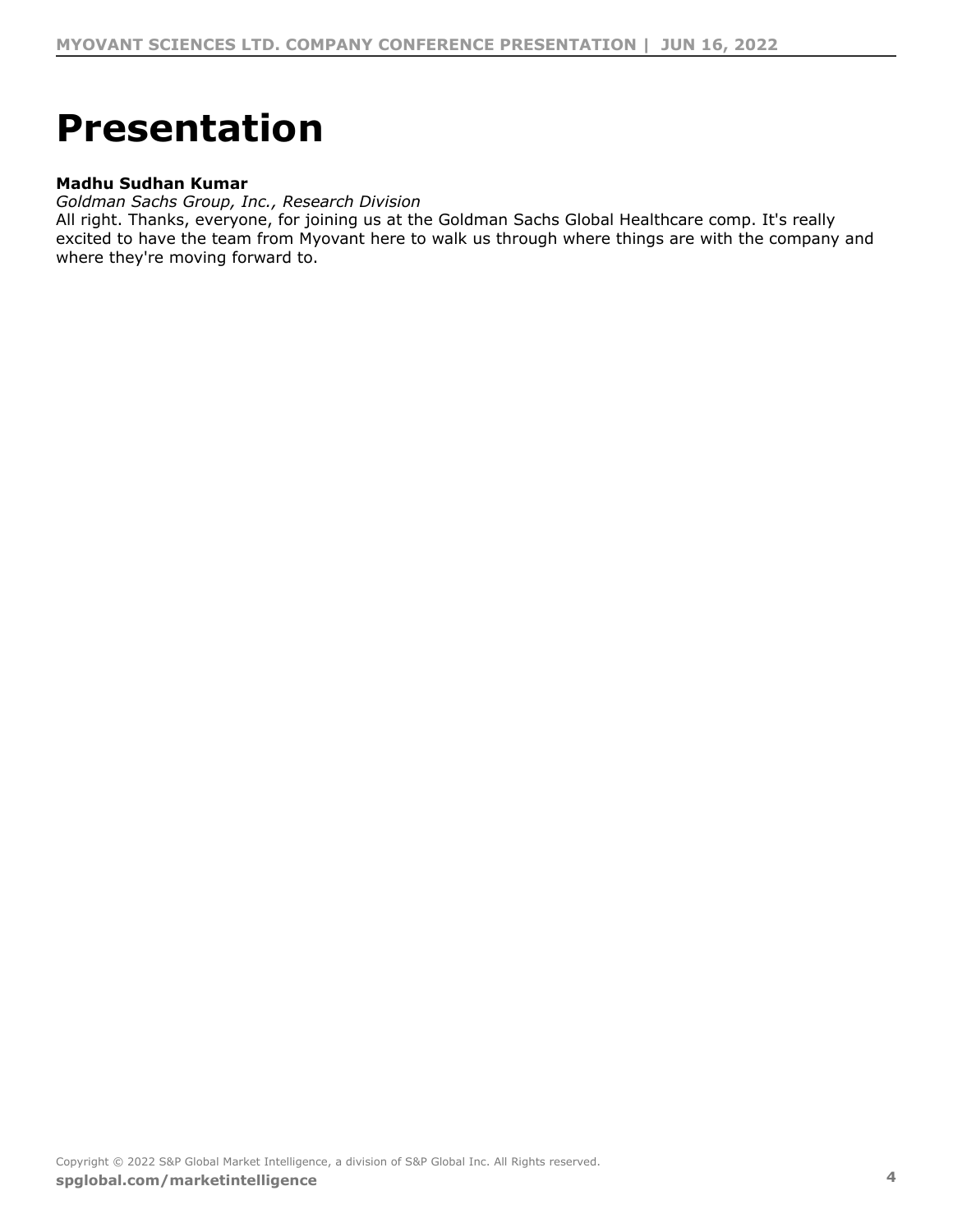### <span id="page-4-0"></span> $40() * + "+. + 5(8)$

 $"./0$  0./" + 10\$" &

0&  $12 -$ "  $\overline{4}$  $" - *$ .  $" & ('$ 

&)  $+$  & & &  $" 8 8 3 12-"$  !

 $x^2 + 8x + 8x + 1" 5$ <br>  $x^2 + 8x + 1" 5$ <br>  $x^3 + 8x + 1" 5$ <br>  $x^4 + 8x + 1" 8x + 1" 8x + 1" 8x + 1" 8x + 1" 8x + 1" 8x + 1" 8x + 1" 8x + 1" 8x + 1" 8x + 1" 8x + 1" 8x + 1" 8x + 1" 8x + 1" 8x + 1" 8x + 1" 8x + 1" 8x + 1" 8x + 1" 8x + 1" 8x + 1" 8x + 1"$  $\begin{array}{ccc} 8 & & & 8 \ & & \cdot & 8 \ \end{array}$  $8 + -1$ "! 5  $+$  $+$ 

"./0  $0.$ /" + 10\$" &

 $\begin{array}{ccc} 8' & + & 8 \\ 6 & + & \end{array}$  $8<sub>o</sub>$  $8, -14.$  $8<sup>1</sup>$  $\overline{4}$  $" - *$ .  $" & ('$ 

 $8$  0& 8<br>  $91"$ <br>  $3 + # $$ <br>  $7 + 91"$ <br>  $8 + 15 = 8$ <br>  $15 + 15 = 8$ <br>  $15 + 15 = 8$ <br>  $15 + 15 = 8$ <br>  $15 + 15 = 8$ <br>  $15 + 15 = 8$ <br>  $15 + 15 = 8$ <br>  $15 + 15 = 8$ <br>  $15 + 15 = 8$ <br>  $15 + 15 = 8$ <br>  $15 + 15 = 8$ <br>  $15 + 15 = 8$ <br>  $15 + 15 = 8$ <br>  $15 + 15 = 8$ <br>  $15 +$  $\mathbf{I}$  $$ +$  $8'$  $\mathbf{I}$ 

 $+$  ) +  $\begin{array}{ccc} & + & \times & + & \times & 8 & \times & 1/8, \\ & & - & \times & 1 & \end{array}$  + 8, 8, 1/8, # \$!  $\frac{1}{3}$ 

"./0  $0.$ /"+ 10\$"&

 $8 \begin{array}{ccccccccccc} & & & & + & & & \cdots & 8 & 8 & 3 & & + & 8 & & 8 & & & \ & & 8 & & * & & & & \cdots & & & \mathbb{S}^n & & & & & , - & . & / \# . \end{array}$  $+$  8  $+ 8$ 

 $\begin{array}{cccc} ! & * & * & * \\ & . & \& . & \& . & \& . & \& . & \& . & \end{array}$  $, 15 + 8$  $\begin{array}{c} 8 \\ 1 \end{array}$ &  $+$   $+$  $\mathbf{L}$ 

 $\mathbb{R}^n \times \mathbb{R}^n \times \mathbb{R}^n \times \mathbb{R}^n \times \mathbb{R}^n \times \mathbb{R}^n \times \mathbb{R}^n$ 

 $\frac{1}{2}$  " # \$ % \$ " & '() \* + ) ( \* (+ # (

6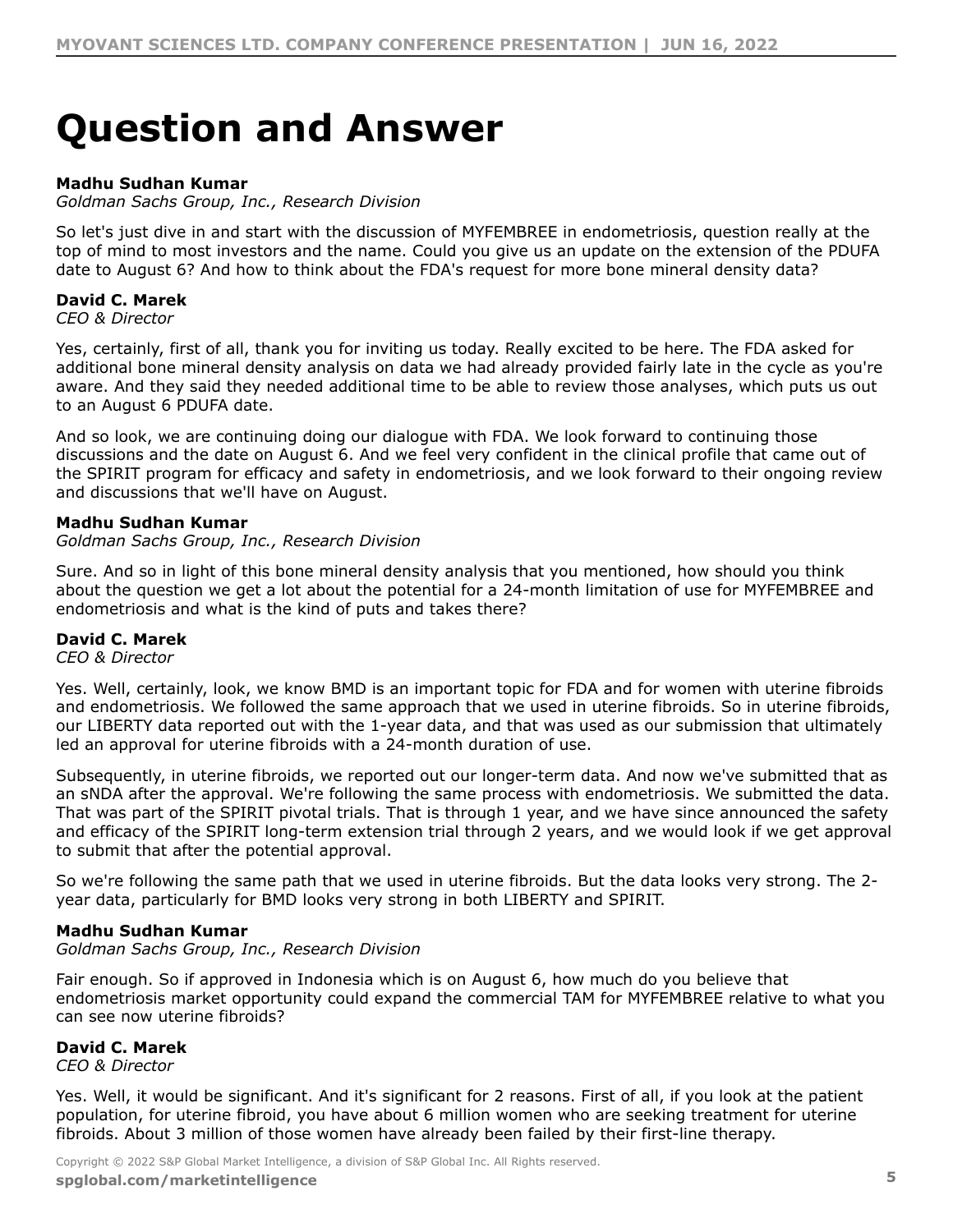&  $\sim$  $8 \qquad \qquad$ 

&)

 $\begin{matrix} & 8 & & + \\ & & + & \end{matrix}$  $\frac{1}{2} \left( \frac{1}{2} \right)^2 + \frac{1}{2} \left( \frac{1}{2} \right)^2$  $+$  8. 8.  $+$  8. 8. 1  $\frac{1}{2}$ ,  $\frac{1}{2}$ ,  $\frac{1}{2}$ ,  $\frac{1}{2}$ ,  $\frac{1}{2}$ ,  $\frac{1}{2}$ ,  $\frac{1}{2}$ ,  $\frac{1}{2}$ ,  $\frac{1}{2}$ ,  $\frac{1}{2}$ ,  $\frac{1}{2}$ ,  $\frac{1}{2}$ ,  $\frac{1}{2}$ ,  $\frac{1}{2}$ ,  $\frac{1}{2}$ ,  $\frac{1}{2}$ ,  $\frac{1}{2}$ ,  $\frac{1}{2}$ ,  $\frac{1}{2}$ ,  $\frac{1}{2}$ ,

"./0  $0.$ /" + 10\$" &

 $\mathcal{A}(\mathcal{C})$  ,  $\mathcal{A}(\mathcal{C})$  $=$   $\begin{array}{ccc} & 8 \\ & \cdot & \\ 2 & & 2 \\ & \cdot & \cdot \\ & \cdot & \cdot & \\ & \cdot & \cdot & \cdot \\ & \cdot & \cdot & \cdot \end{array}$  $\frac{1}{2}$  8  $+$  & ,<br>, - , / # , . !  $\alpha$ 

 $,$   $)$  2 !!!

 $+$  ( ( ' ( / & "

 $\mathcal{L}^{\mathcal{L}}(\mathcal{A})$  and  $\mathcal{L}^{\mathcal{L}}(\mathcal{A})$  and  $\mathcal{L}^{\mathcal{L}}(\mathcal{A})$  and  $\mathcal{L}^{\mathcal{L}}(\mathcal{A})$ and the contract of the  $\mathcal{L}_{\text{max}}$  and  $\mathcal{L}_{\text{max}}$ 

 $98.$  $\sim$  100  $\pm$  $\overline{08}$ & & !

"./0  $0.$ /" + 10\$" &

 $8 + 8$   $1 + + +$   $8 +$ <br>8  $\&$  $\alpha$  $\overline{4}$  $" - *$ .  $" & ('$ 

 $\frac{8}{100}$  $\boldsymbol{\alpha}$  $, 1$  $8 + 4$ <br>  $8 + 8$  $\overline{15}$  $\boldsymbol{\alpha}$ #(<br> $\frac{19 + 20}{19 + 20} = 78, 9$  $\begin{array}{c} 8 \\ 1 \end{array}$  $\mathcal{L}_{\text{max}}$  and  $\mathcal{L}_{\text{max}}$  $+\quad$  )  $\mathcal{L}_{\text{max}}$  and  $\mathcal{L}_{\text{max}}$  $\mathbf{1}$  $\frac{1}{\sqrt{2}}\left(\frac{1}{\sqrt{2}}\right)^{2}$  ,  $\frac{1}{\sqrt{2}}$  $, /$  #.  $+ \qquad + \qquad +$ 

 $\begin{array}{cccc} & & & + & & \\ & & & + & \end{array}$  $\begin{array}{cccc}\n+ & & & & \\
& 15 & + & 8\n\end{array}$ &  $\mathbf{1}$ 

 $\begin{array}{cccccccccc} 1 & 0 & \# & & & & & 1 & \end{array}$ 

 $\frac{1}{2}$  " # \$ % \$ " & '() \* + ) ( \* (+ # (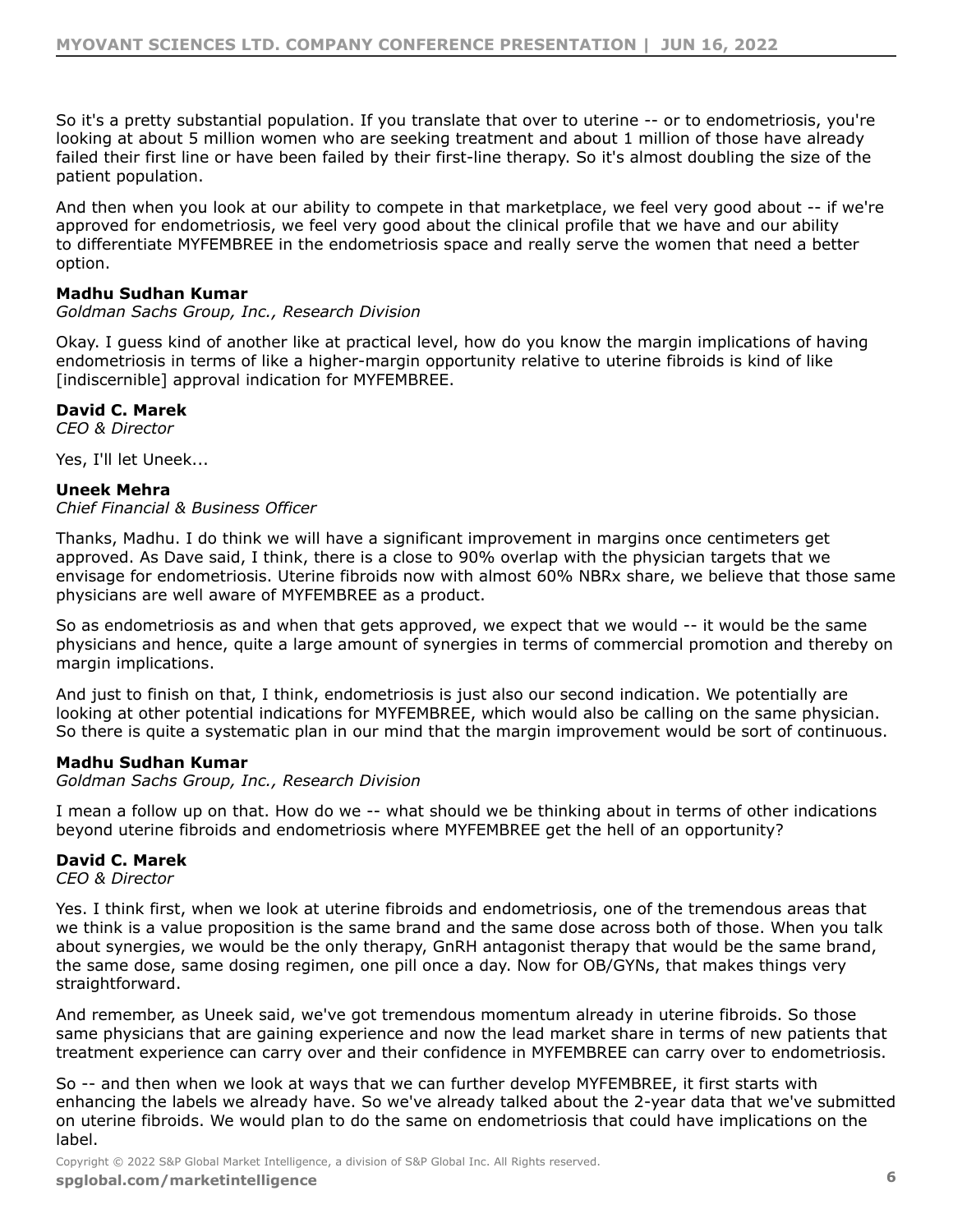$\mathbb{R}^n$  and  $\mathbb{R}^n$  . If  $\mathbb{R}^n \times \mathbb{R}^n \to \mathbb{R}^n$ 

 $8 + < 8$ <br>  $8 < 8$  $\frac{+}{8}$ <br>  $\frac{17}{8}$   $\frac{17}{4}$   $\frac{15}{4}$   $\frac{15}{4}$   $\frac{17}{4}$   $\frac{15}{4}$   $\frac{17}{4}$   $\frac{17}{4}$   $\frac{17}{4}$   $\frac{17}{4}$   $\frac{17}{4}$   $\frac{17}{4}$   $\frac{17}{4}$   $\frac{17}{4}$   $\frac{17}{4}$   $\frac{17}{4}$   $\frac{17}{4}$   $\frac{17}{4}$   $\frac{17}{4}$  "./0  $0.$ /"+ 10\$"&

 $8 + 8$ <br>+  $8 + 8$ <br>+  $8 + 8$  $8.1\frac{1}{9}$  +  $8 +$  $" - *$ .  $" & (')$ 

 $\begin{array}{ccc} 5 & + & ) & \end{array}$ <br>1 ; '  $\begin{array}{c} \hline \end{array}$  $\mathbf{g}$  $\sim 10^{11}$  MHz

 $\begin{pmatrix} 1 \\ + \end{pmatrix}$  $\left( \begin{array}{cc} + & \end{array} \right)$  $\mathbb{R}^n$ 

"./0  $0.'$ " + 10\$" &

 $\begin{array}{ccccccccccccc} \star & & & & & & & & & & & \star & & & & \star & & & & \star & & & & \star & & & & \star & & & & \star & & & & \star & & & & & \star & & & & \star & & & & \star & & & & \star & & & & \star & & & & \star & & & & \star & & & & \star & & & & \star & & & & \star & & & & \star & & & & \star & & & & \star & & & & \star & & & & \star & & & & \star & & & & \star & & & & \star & & & & \star & & & & \star & & & & \star & & & & \star & & & & \star & & & & \star & & & & \star & & & & \star & &$  $\begin{array}{ccccccc}\n & & 8 & & & & \\
 & & 4 & & & + & \\
\end{array}$  $8<sup>o</sup>$  $8 + 8 = D1 +$ <br>  $8 + 8 +$ <br>  $8 + 4 +$ <br>  $8 + 8$ <br>  $9 + 8 = 8$ <br>
8  $+$   $8$ & !\$ )  $+$  = D 1!  $+$  8  $\begin{array}{ccc} 8 & & & \\ & 8 & & + \end{array}$ &  $, -$  / #. . 4  $" - *$ .  $" & (')$ 

 $\sim 10^{-11}$  $\mathscr{R}$  $\boldsymbol{\alpha}$  $+$  $, -, / #...!$  $+$  8  $\mathcal{F}^{\text{max}}_{\text{max}}$  and  $\mathcal{F}^{\text{max}}_{\text{max}}$  $+$   $+$  $\ddot{+}$  $\mathbf{I}$  $8<sub>1</sub>$  $\sim$  8  $\mathbf{L}$ 

 $\frac{1}{2}$  " # \$ % \$ " & ' ( ) \* + ) ( \* ( + # (

 $\begin{array}{cccccccccc} 1 & 0 & \# & & & & & 1 & \end{array}$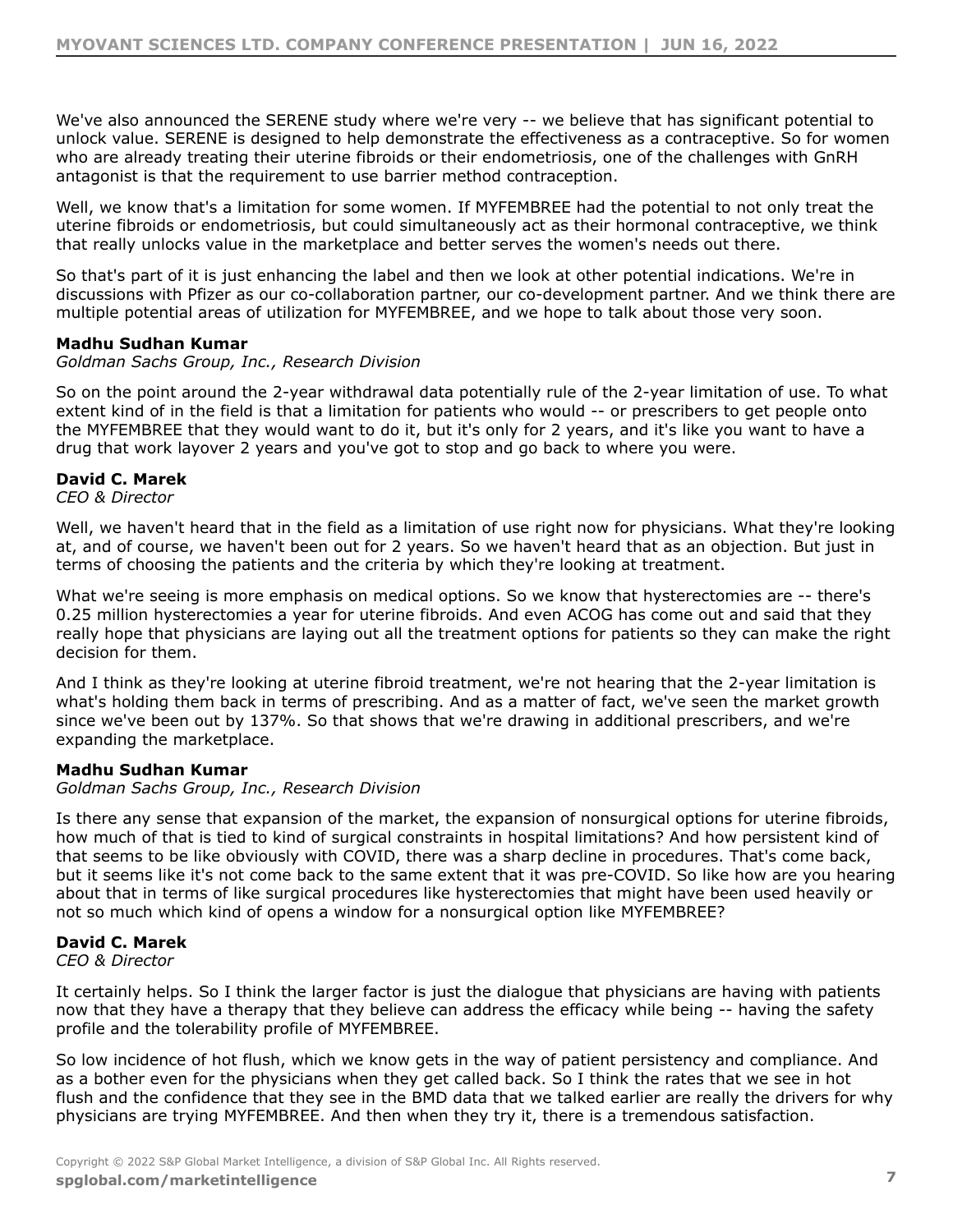$= 8$  8<br>+ , - / # . &  $\overline{\phantom{a}}$  $\boldsymbol{\alpha}$ "./0  $0.$ /" + 10\$" &  $9/#$ <sup>\*</sup>  $15$  &  $\mathcal{L}^{\text{max}}_{\text{max}}$  ,  $\mathcal{L}^{\text{max}}_{\text{max}}$  $\ddot{}$  $" - *$ .  $" & (')$ ,  $\sim 10^{-3}$  .  $+$   $+$   $)$  $8<sup>2</sup>$  $\sim$  100  $\pm$  $\begin{array}{cccc}\n\vdots & & 6 \\
& + & + \n\end{array}$  $\begin{matrix}5 & & & +\\ + & \end{matrix}$  $+$  ) 8  $, -1$  /#..  $\pm$  "  $+$   $+$ "./0  $0.''+ 10$  \$" &  $8$ <br>  $8$ <br>  $-7$  / #  $-4$  $\begin{array}{ccc} & + & & 8' \\ 4 & & + \end{array}$  $\left\langle \frac{1}{2} \right\rangle$  $\&$  $\overline{4}$  $\begin{array}{ccc} . & . & . & \end{array}$  $\begin{array}{ccccccccc} + & & & + & & & < & \vdots & ^ & + \\ & & & & & & & \vdots & ^ & & \vdots \\ & & & & & & & \vdots & ^ & & \end{array}$ & &  $\begin{array}{ccc} \text{8} & \text{1} \end{array}$  $+$  8 8<br>+ 8<br>+  $8'$  $\sim 1$ ."  $\mathbf{L}$  $\begin{array}{cc} \ast & & + \\ & & \& & \& \& \end{array}$  $\begin{matrix} 8 & 8 \\ + & 8 \end{matrix}$  $+$ &  $98$  $+$  8  $+$  $\frac{966}{4}$  +  $\frac{1}{2}$  $+$  $+ 8$  $+$ 8 "./0  $0.$ /"+ 10\$"&  $+ 8$  $\sim$  8.  $. 4.9.$  $, /$  #. .!  $47 > \frac{+3}{?}$ <br>47 >  $\frac{8}{4}$  $\begin{array}{c} + \\ 2 \end{array}$ **Contract Contract**  $+$  $" - *$ .  $" & ('$  $\begin{array}{ccc} & + & & \textcircled{8}\\ & + & & \textcircled{8}\\ \end{array}$  $\label{eq:2} \frac{1}{\sqrt{2}}\left[\frac{1}{\sqrt{2}}\right]^{1/2}\left[\frac{1}{\sqrt{2}}\right]^{1/2}$  $\begin{array}{ccc} 8 & 1 & + \end{array}$ 

 $+$  )  $\frac{1}{2} \left( \frac{1}{2} \right)^2 \left( \frac{1}{2} \right)^2 \left( \frac{1}{2} \right)^2$  $+$  $\&$  $\overline{1}$  $\begin{array}{ccc} & \text{ \bf 1} & \text{ \bf 0} & \text{ \bf 0} & \text{ \bf 1} & \text{ \bf 1} \\ & \text{ \bf 1} & \text{ \bf 0} & \text{ \bf 0} & \text{ \bf 1} & \text{ \bf 1} \\ & \text{ \bf 0} & \text{ \bf 0} & \text{ \bf 1} & \text{ \bf 1} & \text{ \bf 1} \\ & \text{ \bf 0} & \text{ \bf 0} & \text{ \bf 1} & \text{ \bf 1} & \text{ \bf 1} & \text{ \bf 1} \\ & \text{ \bf 0} & \text{ \bf 0} & \$ 

 $\frac{1}{2}$  " # \$ % \$ " & '() \* + ) ( \* (+ # (

8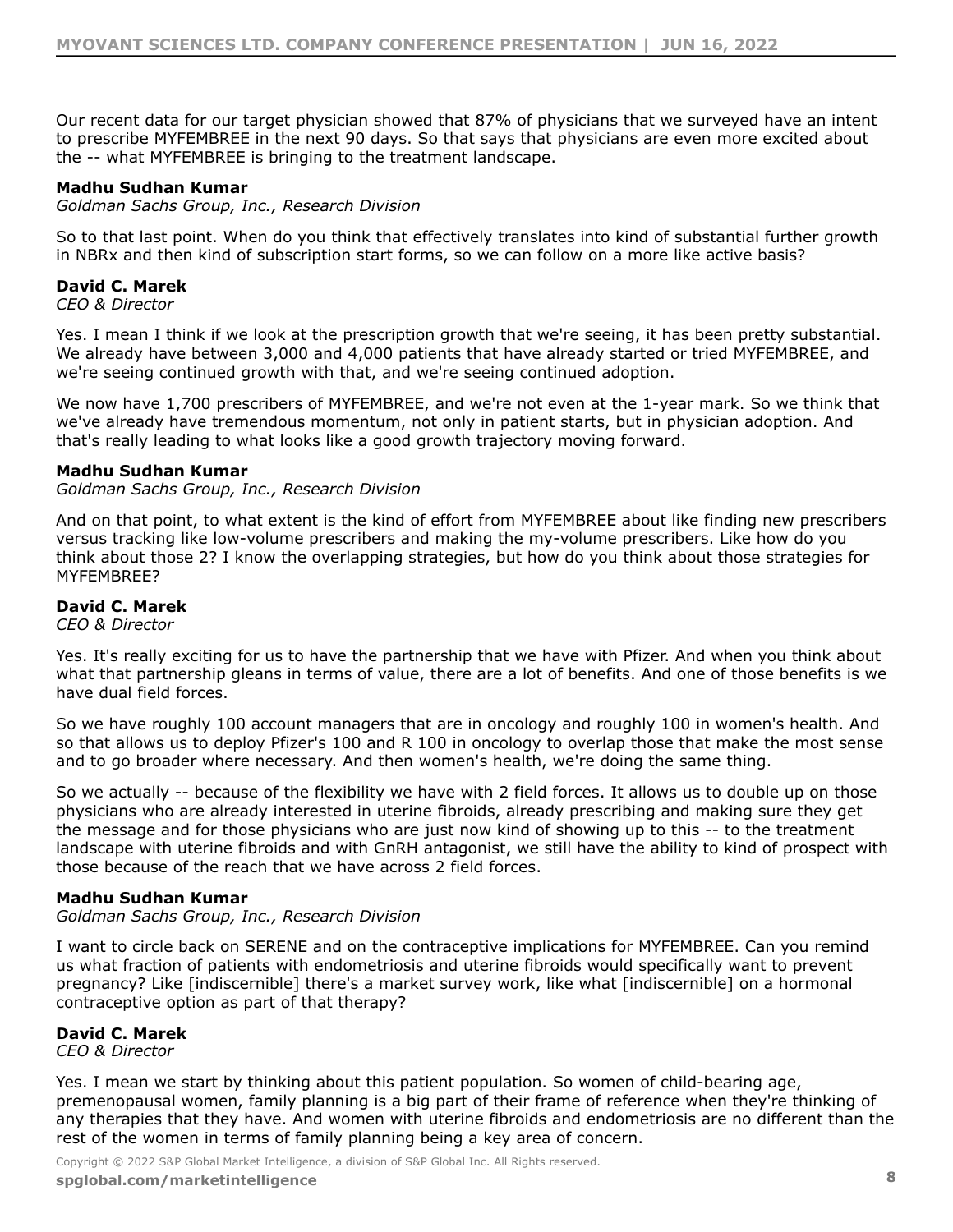$\begin{array}{ccccccc}\n & 8 & 15 & & + & & \n\end{array}$  $\frac{1}{2} \left( \frac{1}{2} \right)$  ,  $\frac{1}{2} \left( \frac{1}{2} \right)$  ,  $\frac{1}{2} \left( \frac{1}{2} \right)$  $\ddot{}$ 

 $8<sup>2</sup>$  $8<sup>2</sup>$  $+$   $\frac{1}{2}$ 

 $"./0$  0./" + 10\$" &

 $\mathbf{r} = \mathbf{r} + \mathbf{r}$  , where  $\mathbf{r} = \mathbf{r}$ & ' &  $\begin{array}{ccccccc}\n & + & & \cdot & & \& & \cdot & & \times & \cdot \\
\& & & + & & + & & 4 & F\& & & \end{array}$  $\sim$  8. 8. #9. &

 $" - *$ .  $" & (')$ 

5  $\left( \begin{array}{cc} * & 0 \\ 0 & 0 \end{array} \right)$  $\alpha$  and  $\alpha$ &  $\mathbf{I}$  $8A &$  $, \#$ . 9. !  $\begin{array}{c} & + \\ + & \end{array}$ & ' ! / &  $\alpha$ 

 $\begin{pmatrix} 1 & 1 \\ 1 & 1 \end{pmatrix}$ 

"./0  $0.$ /" + 10\$" &

 $=$   $\begin{array}{ccc} 1 & 7 & \cdot \\ + & \cdot & 8 \end{array}$  =# = D, G  $\sim 10^{-1}$  km  $^{-1}$  $\mathbb{R}^n$  $\alpha$  $-8$   $\begin{array}{ccc} 1 & 0 & 0 \\ 0 & 0 & 0 \\ 0 & 0 & 0 \\ 0 & 0 & 0 \\ 0 & 0 & 0 \\ 0 & 0 & 0 \\ 0 & 0 & 0 \\ 0 & 0 & 0 \\ 0 & 0 & 0 \\ 0 & 0 & 0 \\ 0 & 0 & 0 \\ 0 & 0 & 0 \\ 0 & 0 & 0 \\ 0 & 0 & 0 \\ 0 & 0 & 0 \\ 0 & 0 & 0 \\ 0 & 0 & 0 \\ 0 & 0 & 0 \\ 0 & 0 & 0 \\ 0 & 0 & 0 \\ 0 & 0 & 0 \\ 0 & 0 & 0 \\ 0 & 0 & 0 \\$ 

 $" - *$ .  $" & (')$ 

 $\frac{1}{2}$  $\sim$  111  $+$  ( ( ' ( / & "

 $88$ <br> $8.18$ <br> $9.15$  $5$ ,  $+$ &  $.2; 8$  $0 &$  $8$   $8$   $1 +$ <br> $8$   $1 +$  $\frac{1}{2}$  &  $+$  $+$  $.2;!$  $8 +$  $+$  ! \$  $@A$  $8<sub>1</sub>$  $\frac{1}{\pi}$ &  $+$  ) +  $^{''}$  8  $+$  $+$ &  $\sim 10^5$ 

and the contract of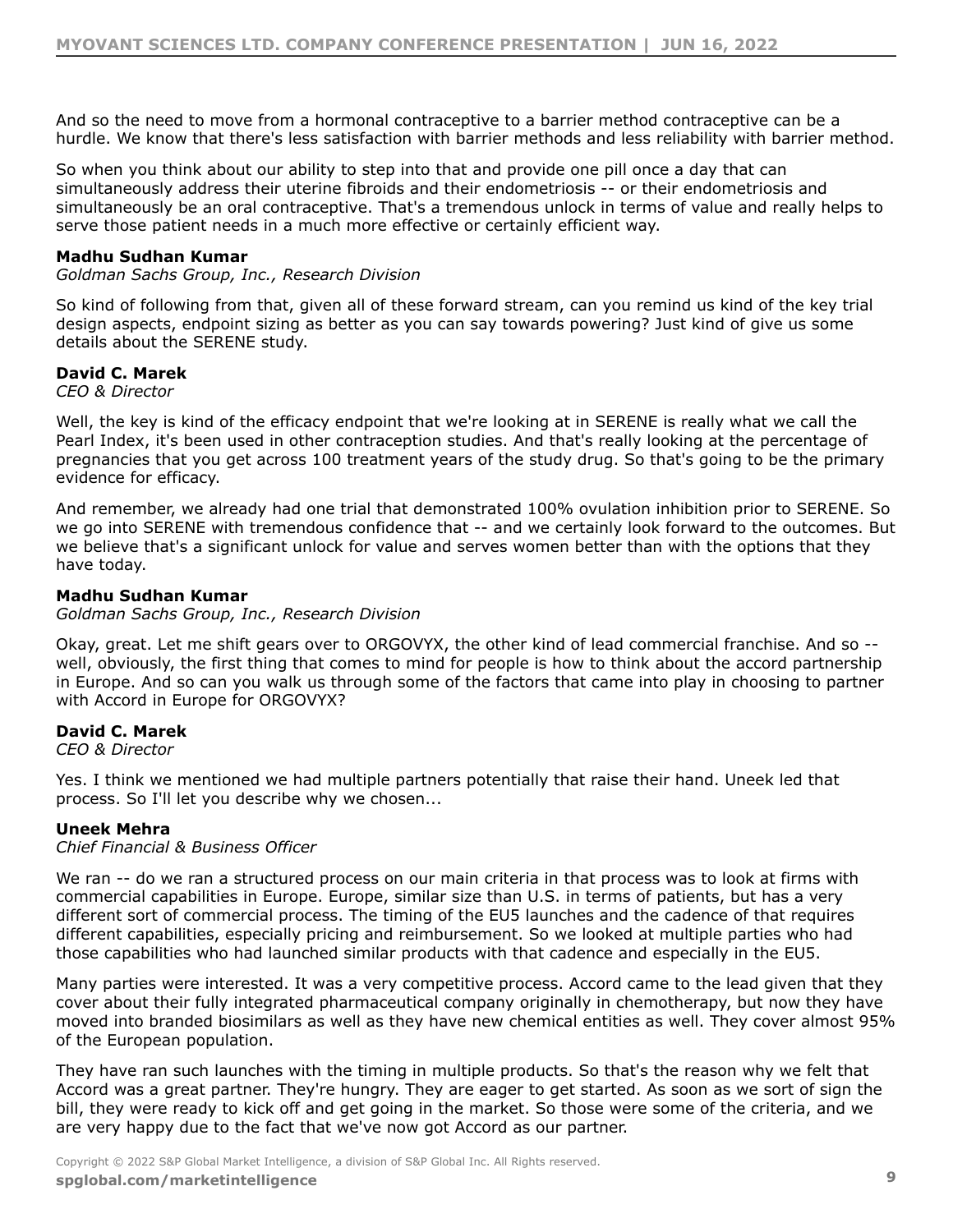$"./0$  0./" + 10\$" &

@ A . & ! + \*<br>  $x = 2$ ; 4 =  $x = 2$ <br>  $x = 2$ <br>  $x = 2$ <br>  $x = 2$  $4"$  $+$  ( ( ' ( / & " \$&  $+$  . 2; &<br>\$&  $+$  <  $\frac{8}{5}$  .  $\frac{8}{5}$  $8 \t38$  $8<sup>1</sup>$  $.8$   $.2$ ;!  $\qquad$   $\frac{15}{15}$  +  $"./0$  0./" + 10\$" &  $=$   $\begin{array}{ccc} 1 & 9 & 1 \\ 2 & 14 & 4 \end{array}$  + 8  $8 = # = D, G \ . 8$  $+$  ( ( ' ( / & "  $"./0$  0./" + 10\$" &  $\epsilon=1$  .  $\epsilon=1$  $\frac{1}{2}$ ; 4  $+$  ( ( ' ( / & "  $\begin{pmatrix} 1 & 1 \end{pmatrix}$  $\begin{aligned} \mathbf{r} &= \frac{1}{\sqrt{2\pi}}\left(\frac{1}{\sqrt{2\pi}}\right)^{\frac{1}{2}}\left(\frac{1}{\sqrt{2\pi}}\right)^{\frac{1}{2}}\left(\frac{1}{\sqrt{2\pi}}\right)^{\frac{1}{2}}\left(\frac{1}{\sqrt{2\pi}}\right)^{\frac{1}{2}}\left(\frac{1}{\sqrt{2\pi}}\right)^{\frac{1}{2}}\left(\frac{1}{\sqrt{2\pi}}\right)^{\frac{1}{2}}\left(\frac{1}{\sqrt{2\pi}}\right)^{\frac{1}{2}}\left(\frac{1}{\sqrt{2\pi}}\right)^{\frac{1}{2}}\left(\frac$  $8$ <br>  $+ 8$   $8$   $\vdots$   $8$   $\vdots$   $8$ <br>  $+ 8$   $8$   $\vdots$   $8$  $+1$ "./0  $0.$ /"+ 10\$"&

 $" - *$  .  $" & (')$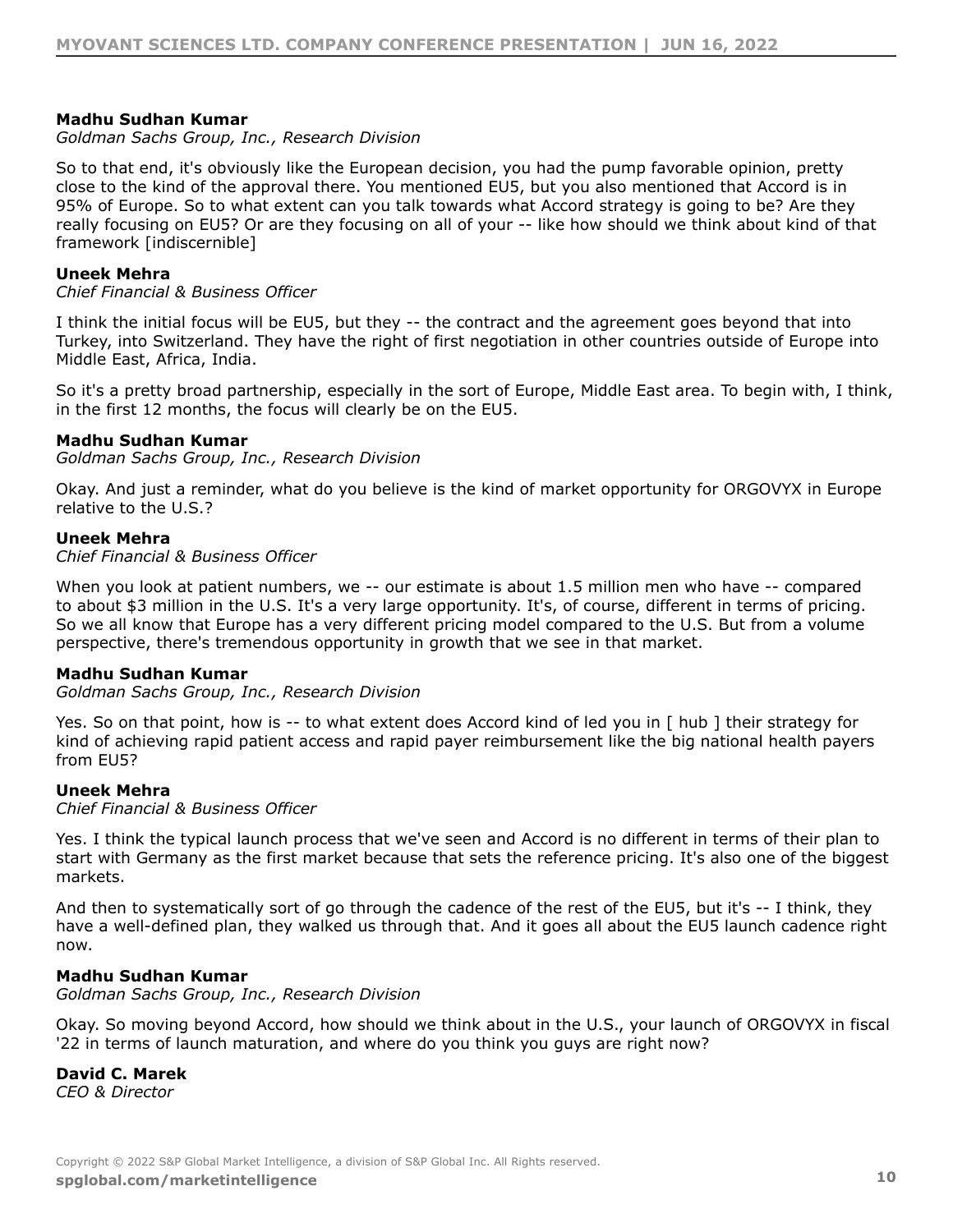$8 \times 8$  +  $1 \times 8$  +  $1 \times 100$ <br>  $8 \times 1$  = # = D, G! 5 ) + 0&<br>  $8 \times 1$  $, 15$  $\begin{array}{cc} + & & \\ & \ddots & \\ & & \ddots \end{array}$  $=$  # = D, G!  $\begin{bmatrix} 5 \end{bmatrix}$  $0 &$  $\begin{array}{cc} 15 \\ 5 \end{array}$   $\begin{array}{cc} 3 & A \\ 1 & 1 \end{array}$  $\begin{array}{c} 1 / 8 \\ 1 / 5 \end{array}$  , 6 A  $+$  $\overline{)}$  $"1$$  $=$  # = D, G! + )  $8.8'$  = # = D, G!  $\begin{array}{cccc} 8 & A & 8 \end{array}$  $8 \qquad \qquad \begin{matrix} 8 \end{matrix}$  $\begin{matrix} + \\ 8 \end{matrix}$  $5)$  $+$  $\frac{8}{1}$  $\mathbf{L}^{(0)}$  $\sim 10$ &  $\mathbf{L}$  $\left( \begin{array}{c} \end{array} \right)$  $\sim 1$  .  $\mathcal{A}^{\mathrm{c}}$  and  $\begin{array}{cccc} & & \alpha & & & + \\ & \cdot & & \& & + \\ & & & & + \end{array}$  $+$  )  $+$  $888$  $\ddot{}$  $\rightarrow$  $+$  )  $+$  $\alpha$  $(+ )$ <br>  $+$   $(- )$ <br>  $+ )$ <br>  $+$   $( )$ & ' &  $+$  )  $\overline{2}$  $8'$ "./0  $0.$ /"+ 10\$"&  $7)$  $\frac{1}{2}$  8. +  $!$  + - & **Contract Contract**  $8<sup>1</sup>$  $\overline{4}$  $\leq$  $+$  $4 =$ &  $\ddot{}$  $+ +$  $\overline{4}$  $+$  ( ( ' ( / & "  $+$   $+$   $16$   $16$  & 6 A & &<br>&  $+$  '6 ! +  $\sim 1$  .  $\boldsymbol{\alpha}$  $+!$ & Τ.  $!9 +$  $\sim 10^{-11}$  $+$ <br> $8+8$   $*$  $+$ &  $\frac{1}{8}$ 9**&**  $+$  $\sim 10^7$  $\sim 10^{11}$  km  $^{-1}$  $\begin{matrix} & + & & \\ & + & & \\ & + & & \end{matrix}$  $%$ "./0  $0.$ /"+ 10\$"&  $\begin{array}{ccc} 8 & & & \\ & 8 & & \\ & & 8 & \\ & & & 7 \end{array}$  $8'$ <br>+  $\frac{15}{15}$  &<br>+  $\frac{15}{15}$  $"1$$  $=$   $\frac{1}{2}$   $\frac{1}{2}$  $\alpha$  $\&$  $\alpha$  '  $+$  $=$  #  $=$  D, G  $\overline{4}$  $" - *$  .  $" &$  & ('  $+$  &<br>&  $=$  # = D, G +  $, 1$ &  $+$  $\alpha$  $\overline{\phantom{a}}$ &  $\boldsymbol{\alpha}$  $\mathbf{g}$  $\pm$  $\frac{1}{5}$  +  $\overline{\phantom{a}}$ &  $\begin{array}{ccc} & 8 & 1 \\ & & \end{array}$  $\left( \begin{array}{c} 1 \end{array} \right)$  $\lambda$  $8 \qquad \qquad$  $8<sup>1</sup>$  $\left( \begin{array}{c} \end{array} \right)$  $\ddot{+}$  $\rightarrow$ 8 !  $\ddot{+}$ 

 $\frac{1}{2}$  " # \$ % \$ " & ' ( ) \* + ) ( \* ( + # (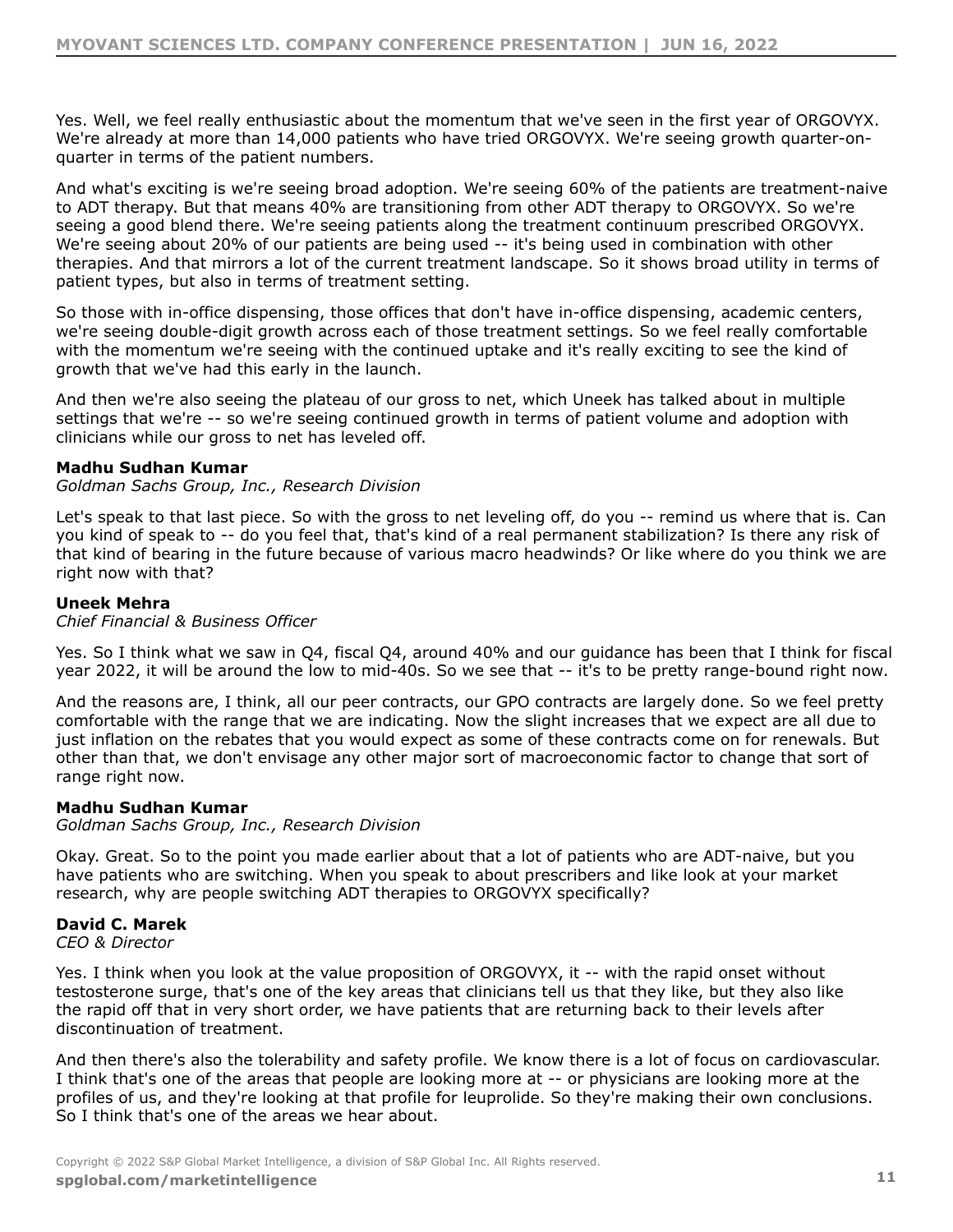$+$   $)$   $'$   $8$   $'$   $8$  $\frac{1}{2}$   $\frac{1}{2}$   $\frac{1}{2}$   $\frac{1}{2}$  $\frac{1}{2}$   $\frac{1}{2}$   $\frac{1}{2}$   $\frac{1}{2}$   $\frac{1}{2}$   $\frac{1}{2}$   $\frac{1}{2}$   $\frac{1}{2}$   $\frac{1}{2}$   $\frac{1}{2}$   $\frac{1}{2}$   $\frac{1}{2}$   $\frac{1}{2}$   $\frac{1}{2}$   $\frac{1}{2}$   $\frac{1}{2}$   $\frac{1}{2}$   $\frac{1}{2}$   $\frac{1}{2}$   $\frac{1}{2}$   $\frac{1}{2}$   $\frac{1}{2}$   $+$   $+$  8.  $\begin{array}{c} \hline \end{array}$ 

 $\mathbf{I}$ 

 $\bar{1}$  – "

$$
= # = D, G!
$$

 $"./0$  0./" + 10\$" &

 $" - *$ .  $" & (')$ 

$$
+ 8
$$
  
\n
$$
= # = D, G
$$
  
\n
$$
+ 8
$$
  
\n
$$
+ 8
$$
  
\n
$$
+ 8
$$
  
\n
$$
+ 8
$$
  
\n
$$
+ 8
$$
  
\n
$$
+ 8
$$
  
\n
$$
+ 8
$$
  
\n
$$
+ 8
$$
  
\n
$$
+ 8
$$
  
\n
$$
+ 8
$$
  
\n
$$
+ 8
$$
  
\n
$$
+ 8
$$
  
\n
$$
+ 8
$$
  
\n
$$
+ 8
$$
  
\n
$$
+ 8
$$
  
\n
$$
+ 8
$$
  
\n
$$
+ 8
$$
  
\n
$$
+ 8
$$
  
\n
$$
+ 8
$$
  
\n
$$
+ 8
$$
  
\n
$$
+ 8
$$
  
\n
$$
+ 8
$$
  
\n
$$
+ 8
$$
  
\n
$$
+ 8
$$
  
\n
$$
+ 8
$$
  
\n
$$
+ 8
$$
  
\n
$$
+ 8
$$
  
\n
$$
+ 8
$$
  
\n
$$
+ 8
$$
  
\n
$$
+ 8
$$
  
\n
$$
+ 8
$$
  
\n
$$
+ 8
$$
  
\n
$$
+ 8
$$
  
\n
$$
+ 8
$$
  
\n
$$
+ 8
$$
  
\n
$$
+ 8
$$
  
\n
$$
+ 8
$$
  
\n
$$
+ 8
$$
  
\n
$$
+ 8
$$
  
\n
$$
+ 8
$$
  
\n
$$
+ 8
$$
  
\n
$$
+ 8
$$
  
\n
$$
+ 8
$$
  
\n
$$
+ 8
$$
  
\n
$$
+ 8
$$
  
\n
$$
+ 8
$$
  
\n
$$
+ 8
$$
  
\n
$$
+ 8
$$
  
\n
$$
+ 8
$$
<

8<br>  $8 + \%$ <br>  $8 + \%$ <br>  $+ 8$ <br>  $+ 8$ <br>  $+ 8$ <br>  $+ 8$ <br>  $+ 8$ <br>  $+ 8$ <br>  $+ 8$ <br>  $+ 8$ <br>  $+ 15$ <br>  $+ 8$ <br>  $+ 15$ <br>  $+ 1$ <br>  $+ 8$ <br>  $+ 1$ <br>  $+ 1$ <br>  $+ 8$ <br>  $+ 1$ <br>  $+ 1$ <br>  $+ 1$ <br>  $+ 1$ <br>  $+ 1$ <br>  $+ 1$ <br>  $+ 1$ <br>  $+ 1$ <br>  $+ 1$ <br>  $+ 1$ <br>  $+ 1$ <br>  $+ 1$ <br>  $+ 1$ <br>  $15 +$  $8'$ 

"./0  $0.$ /"+ 10\$"&

 $" - *$ .  $" & ('$ 

 $"./0$  0./" + 10\$" &

 $\begin{array}{lllllllll} \mathbf{I}^{\mathsf{in}} & \# & \mathsf{I} & \mathsf{I} \end{array}$  $\frac{1}{2}$  " # \$ % \$ " & ' ( ) \* + ) ( \* ( + # (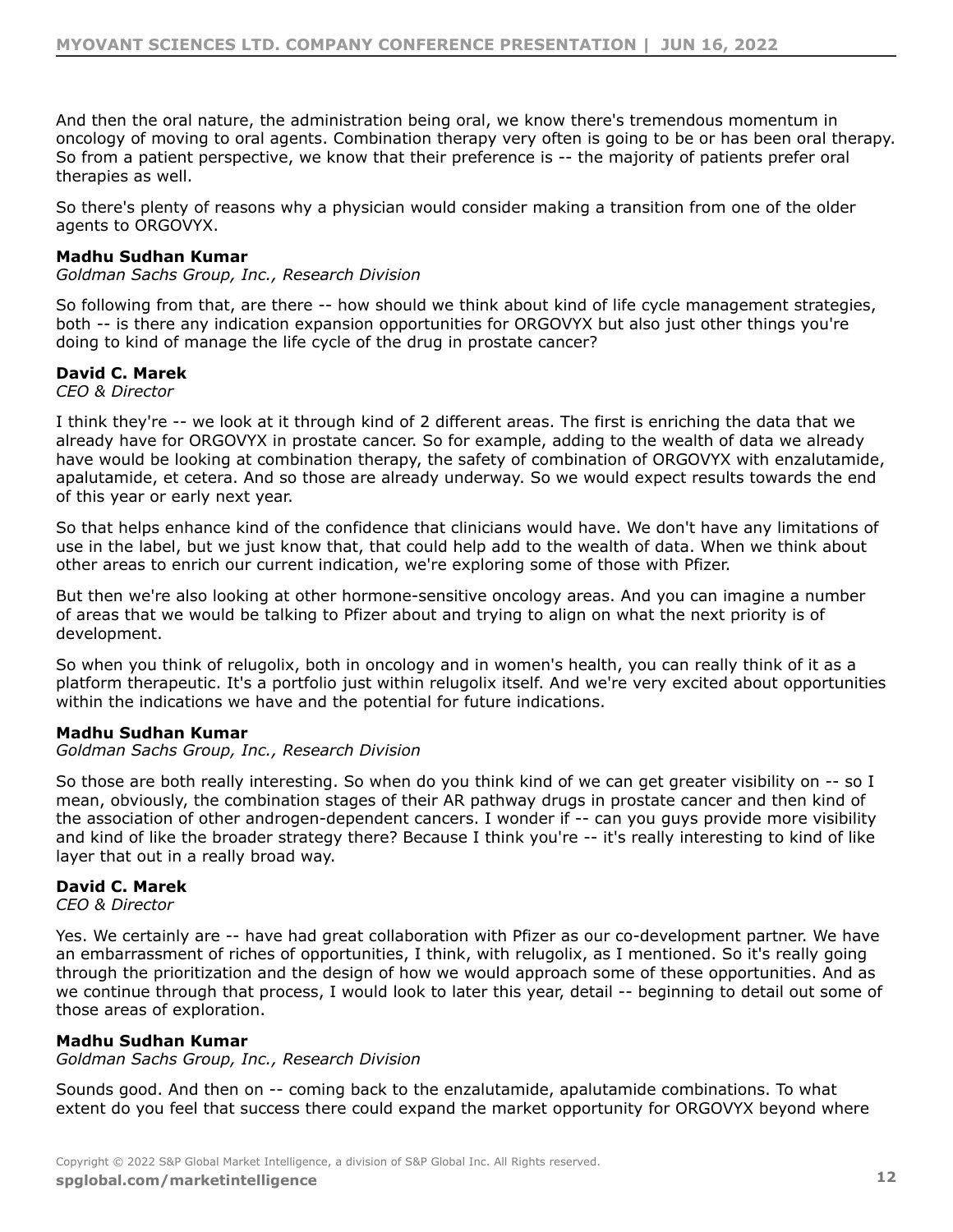$4 = 8$  $\&\quad$  $\alpha$  $\mathbf{I}$  $" - *$   $" & ('$ , !5  $\mathbf{8}'$  $\ddot{}$  $\mathbf{I}$  $\begin{array}{c} 8 \end{array}$  $\pm$   $^{-1}$  $\sim$  8  $+$  $+$ O<sub>R</sub>  $+$ **Contractor**  $\mathbf{I}$  $+$  )  $8 < 15$ )  $A$  $+$  $8^{\circ}$  $\alpha$ &  $\ddot{+}$  $+$  $\alpha$  $"./0$  0./" + 10\$" &  $\frac{1}{2}$  8  $\sim 100$  km s  $^{-1}$  $\sim 1$  $=$   $\frac{1}{2}$ 0&  $=$  # = D, G  $\frac{1}{2}$   $\frac{1}{2}$  5  $8 \quad 4 >$  $8<sup>o</sup>$  $\rightarrow$  1  $\prec$  and  $\prec$  $+$  ( ( ' ( / & "  $, 9$  $<$  ! \$ & & &  $!=$  8. &  $\ddot{}$  $\alpha$  $=$  !  $=$  # = D, G  $+$  )  $\frac{-L}{l}$  $\sim$  8  $\rightarrow$  $\ddot{\phantom{0}}$ & 3 A ! \$ &  $\frac{1}{2}$  + + &  $8<sub>o</sub>$  $\&$  $\ddot{+}$  $8<sub>o</sub>$  $\mathbf{I}$  $\leq$  $"./0$  0./" + 10\$" &  $\overline{\phantom{a}}$  $\overline{\phantom{a}}$   $\overline{\phantom{a}}$  $+$  ( ( ' ( / & "  $>$  ?  $"./0$  0./" + 10\$" &  $\frac{8}{100}$  $\rightarrow$  1  $''$  .  $\sim 10^{-10}$  M  $_{\odot}$  $\frac{1}{2}$  \$ )  $\frac{1}{\sqrt{2}}$  $=$  #  $=$  D, G! 7 )  $\begin{bmatrix} 8 & 1 \end{bmatrix}$  $\begin{matrix} \n\end{matrix} \quad \begin{matrix} \n\end{matrix} \quad \begin{matrix} \n\end{matrix}$  $\boldsymbol{\&}$ D\$ 3  $\&$  $\ddot{}$  $\begin{array}{c} \begin{array}{c} \prime \\ \circ \\ \circ \end{array} \\ \begin{array}{c} \circ \\ \circ \end{array} \\ \end{array}$  $^{\prime}$  4  $^{\prime}$  $8<sup>2</sup>$  $\mathcal{R}$  $\boldsymbol{\alpha}$  $+$  8  $\alpha$ &  $\mathbf{I}$ D\$ 3  $\begin{array}{ccc} & + & \\ & + & \end{array}$  $\overline{)}$ 8  $\frac{1}{5}$  $\begin{array}{ccc} 8 & & 8 \end{array}$  $8<sup>2</sup>$ &  $\sim$   $\sim$  $^{\prime}$  &  $\sqrt{ }$  $\pm$  1.1  $\pm$ 

 $\frac{1}{2}$   $\frac{1}{2}$   $\frac{1}{2}$   $\frac{1}{2}$   $\frac{1}{2}$   $\frac{1}{2}$   $\frac{1}{2}$   $\frac{1}{2}$   $\frac{1}{2}$   $\frac{1}{2}$   $\frac{1}{2}$   $\frac{1}{2}$   $\frac{1}{2}$   $\frac{1}{2}$   $\frac{1}{2}$   $\frac{1}{2}$   $\frac{1}{2}$   $\frac{1}{2}$   $\frac{1}{2}$   $\frac{1}{2}$   $\frac{1}{2}$   $\frac{1}{2}$   $\frac{1}{2}$  " # \$ % \$ " & ' ( ) \* + ) ( \* ( + # (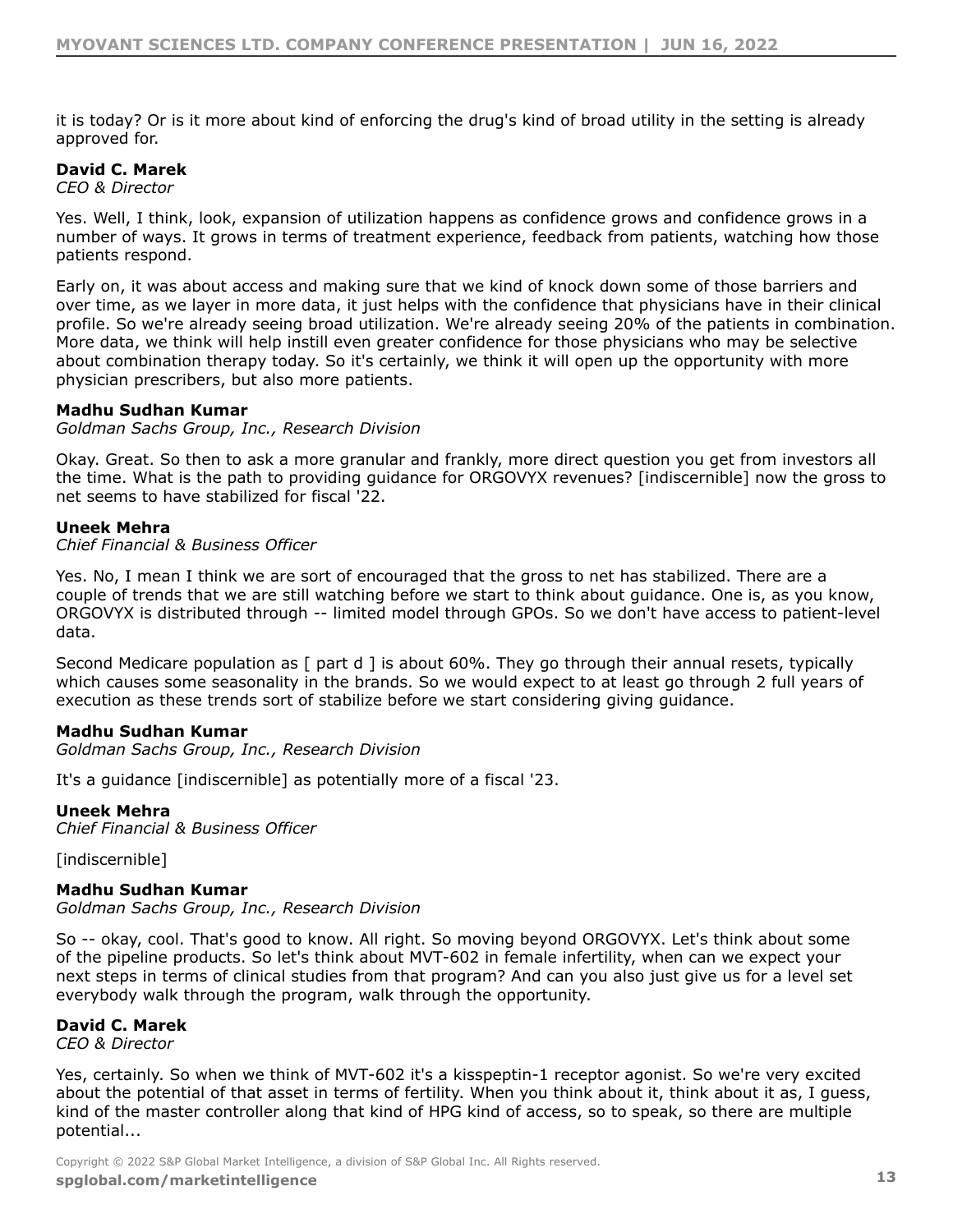$"./0$  0./" + 10\$" &

 $1 \& + (4)$ 

 $" - *$ .  $" & (')$ 

 $\mathbf{g}$  $88$  $8<sub>1</sub>$  $\frac{1}{8}$ & & '  $\pm$  $\overline{D\$}$  3

 $8 + 1$  $\mathbf{r} = \mathbf{r} + \mathbf{r}$ & ' & &  $\pm$   $^{\circ}$  $\mathbf{r}$  $+ + +$   $+$  &  $+ 8$   $+$ &  $+$   $+$ "./0  $0.$ /"+ 10\$"&

 $=\begin{array}{cc} | & | & | \ 1 & | & | \ 4 & | & | \end{array}$  $8 \qquad \qquad$  $+$ &  $\mathbf{3}$ 

 $" - *$ .  $" & (')$ 

 $\frac{1}{\epsilon}$  $($   $*$   $\vdots$  \$ ' &  $+$  8  $\begin{array}{ccc} & + & \\ \hline & \end{array}$  $\chi_{\rm{eff}}=0.5$  $+$  )  $8<sup>8</sup>$  $8<sup>2</sup>$  $\mathcal{A}$  .  $+$  )  $\mathbf{8}$  $8 \t3 \t/8 +$  $\leq$  $+$  +  $\boldsymbol{\alpha}$ 

 $+$  ( ( ' ( / & "

 $\mathcal{F}_{\mathcal{A}}$  .  $\boldsymbol{\alpha}$ D\$ 3  $\&$  $+$  $\ddot{+}$ 

"./0  $0.$ /"+ 10\$"&

 $\hspace{.6cm} = \hspace{.6cm} | \hspace{.6cm} \rangle \hspace{1.1cm}$  $\mathcal{A}(\mathbf{r})$  and  $\mathcal{A}(\mathbf{r})$  $\alpha$  $\overline{\phantom{a}}$  $\frac{8}{1}$  $\alpha$  $\alpha$  $+$  $\sim 1$ 

 $=$  & &  $\begin{array}{c|c} 8 & 15 \end{array}$  $! / 8$  $\frac{1}{2} \sum_{i=1}^n \frac{1}{2} \sum_{j=1}^n \frac{1}{2} \sum_{j=1}^n \frac{1}{2} \sum_{j=1}^n \frac{1}{2} \sum_{j=1}^n \frac{1}{2} \sum_{j=1}^n \frac{1}{2} \sum_{j=1}^n \frac{1}{2} \sum_{j=1}^n \frac{1}{2} \sum_{j=1}^n \frac{1}{2} \sum_{j=1}^n \frac{1}{2} \sum_{j=1}^n \frac{1}{2} \sum_{j=1}^n \frac{1}{2} \sum_{j=1}^n \frac{1}{2} \sum_{j=$  $\overline{08}$  $\ddot{+}$  $\begin{array}{c} 8 \end{array}$  $\alpha$  $\frac{1}{8}$  $\frac{1}{2}$  $\alpha$  $+$  $\boldsymbol{\alpha}$ &  $\frac{1}{2} \frac{1}{2} \frac{1}{2}$  $( + 8 8 8)$  $\begin{array}{ccc} & & 8 \\ 8 & )' & 8 \end{array}$  $+$  $\begin{pmatrix} + & 0 \\ 0 & 0 \end{pmatrix}$  $\alpha'$  $\begin{pmatrix} 4 & 5 \end{pmatrix}$  $+$  ) 4 "  $+$ 

 $+$  $\frac{98}{17}$  + 8  $\begin{array}{c} 8 \\ 1 \end{array}$  $\begin{array}{c} 8 \\ 1 \end{array}$ 0&  $+$  $\begin{array}{c} \begin{array}{c} \end{array} \\ 4 \end{array}$ 

 $" - *$ .  $" & ('')$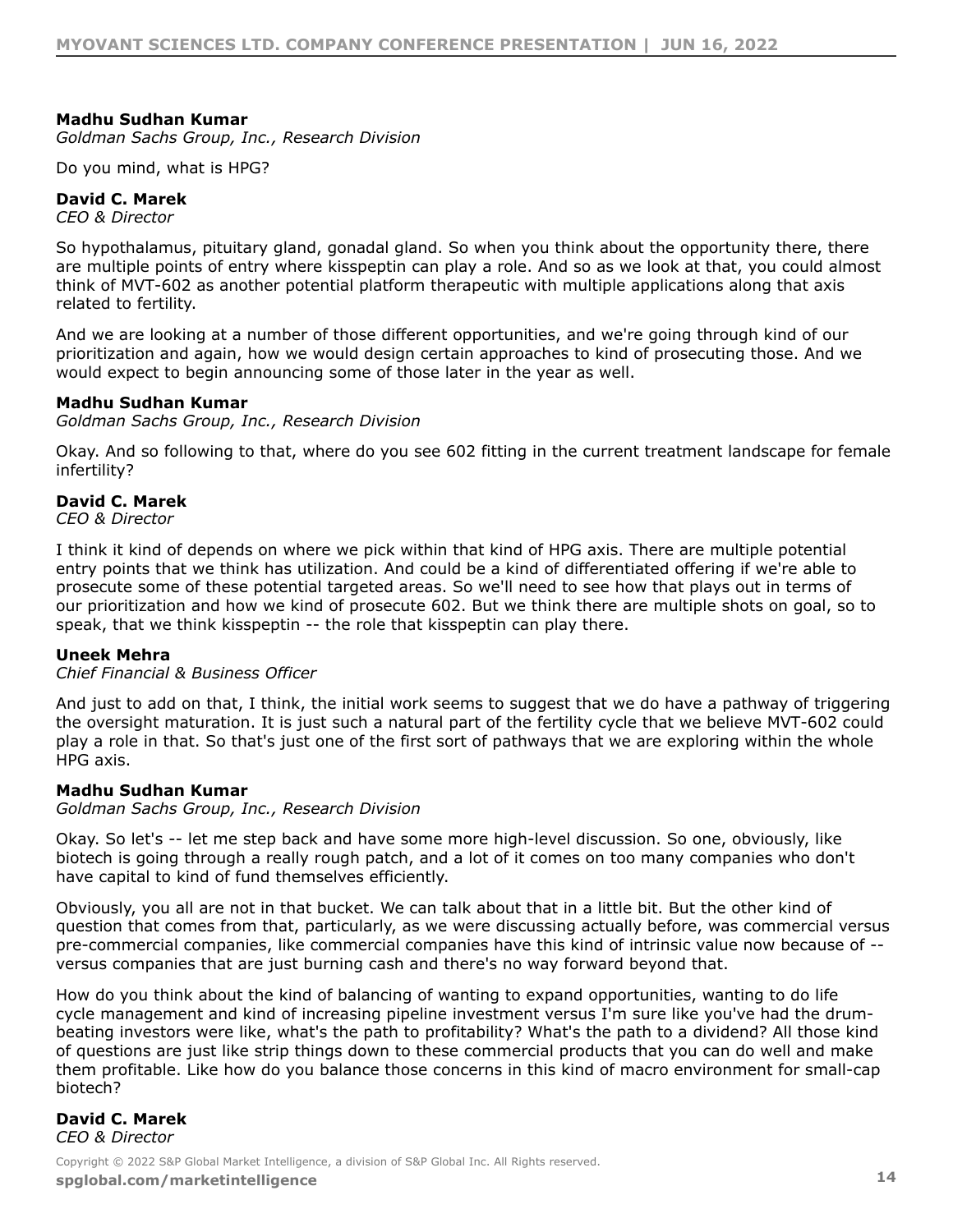$8 + 0$  $, 15$  &  $8\qquad 8$  $=$  # = D, G , - / #. .!"  $8<sub>1</sub>$  $\boldsymbol{\alpha}$  $+ 8$  $\begin{array}{ccccccccc} + & & & & & & & & & \end{array} \hspace{.2cm} \begin{array}{ccccccccc} & & & & & & & & \end{array} \hspace{.2cm} \begin{array}{ccccccccc} & & & & & & & \end{array} \hspace{.2cm} \begin{array}{ccccccccc} & & & & & & & \end{array}$ &  $8 \left( \begin{array}{ccc} 8 & 1 & 1 \end{array} \right)$   $8'$   $+$   $)$  $+ 8$   $+$ <br>8  $\sim 1$  $\alpha$  $+\frac{1}{2}$  $\begin{array}{ccc} \n\frac{1}{2} & + & + \n\end{array}$  $\boldsymbol{\alpha}$  $\sim 10^{11}$  km s  $^{-1}$  $\boldsymbol{\alpha}$  $\mathbf{I}$  $\alpha$  $\alpha$  $\mathbf{L}$  $8 + 1/8$  $rac{8}{4}$  $8 +$  $\boldsymbol{\alpha}$  $8!$ "./0  $0.$ /"+ 10\$"&  $\mathbf{r}=\mathbf{r}$  $8<sup>2</sup>$  $8<sup>2</sup>$  $# 1$  $8<sup>2</sup>$  $\ddot{}$  $\frac{17}{7}$  +  $+$  $" - *$  .  $" & ('$  $+$  $\alpha$  $\leq$  $/8$  + +  $/8$  $\begin{array}{ccccccccccc} & + & & & 8 & & H & \vdots & & + & ) & & & & & & 5 \end{array}$ <br>  $\begin{array}{ccccccccccc} & + & & & 8 & & H & \vdots & & + & ) & & & & & & 5 \end{array}$ &  $# 1$  ! "./0  $0.$ /"+ 10\$"&

 $888$ and a sta 0&  $\mathbf{r}$  $/8$  $<$  &  $\frac{1}{\mathfrak{m}}\left(\frac{1}{\mathfrak{m}}\right)^{\frac{1}{2}}$  $\sim 200$  km s  $^{-1}$ & &  $8 \quad 4$  $8<sub>1</sub>$ &  $" - *$ .  $" & (')$  $\begin{array}{cccc} 8 & + & & + & \end{array}$   $\begin{array}{cccc} \end{array}$  $5<sub>5</sub>$  $+$  $+$   $+$  $\begin{array}{ccc} & & & \rightarrow & \\ & & \& & & \& & \\ & & & \& & & \& & \\ & & & & \& & & \end{array}$  $8<sub>1</sub>$  $\mathbf{r}$  $\alpha$ &  $8#1$  ! &  $+$ 

 $\frac{1}{8}$  $\begin{array}{ccc} \alpha & & & \\ \alpha & & & \alpha \\ \end{array}$  $= 8 8$  $\sim$  8  $\mathbf{u} = \mathbf{u}$ 

 $\frac{1}{2}$  " # \$ % \$ " & ' ( ) \* + ) ( \* ( + # (

 $\mathbf{\&}$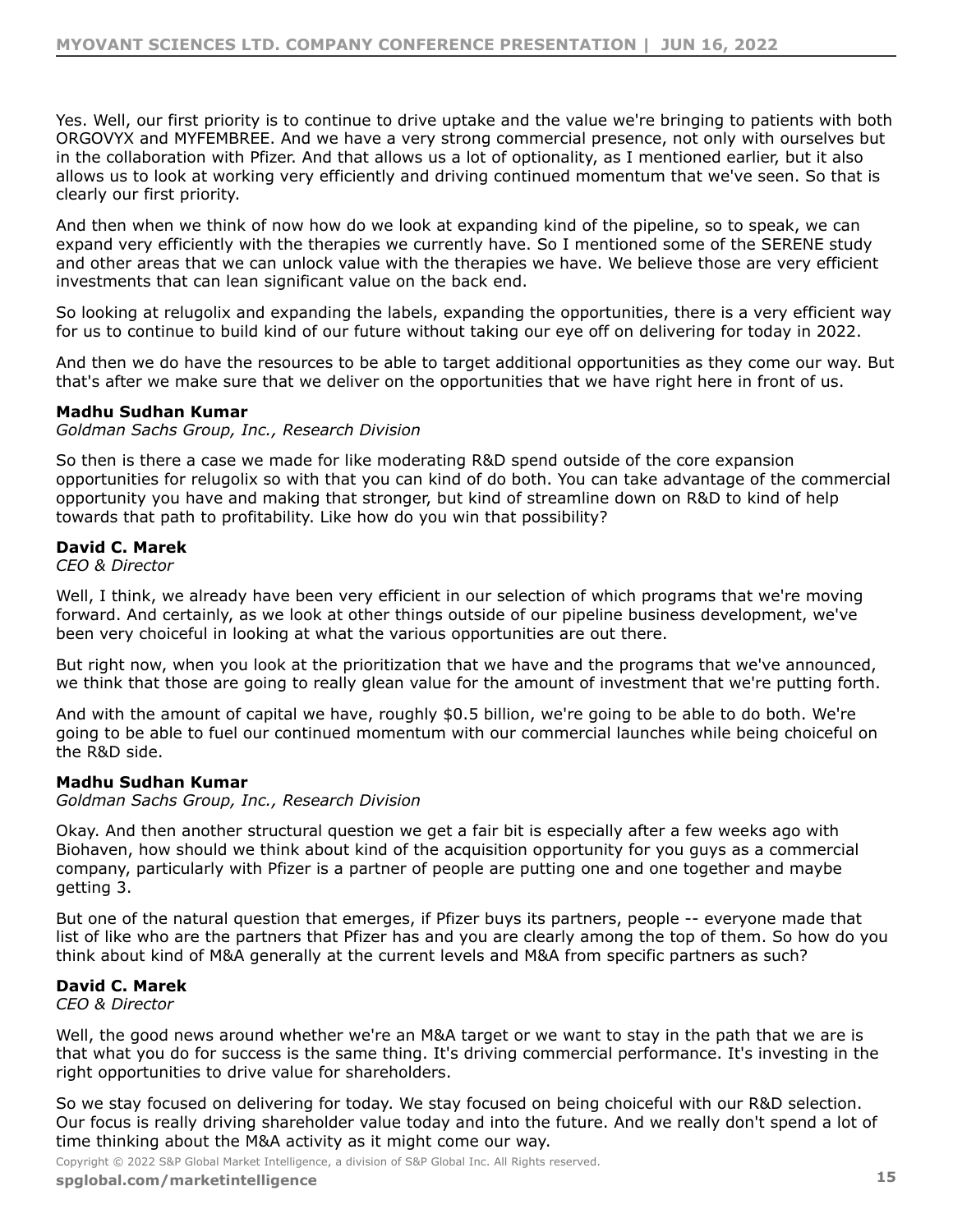$5 + 8$  + 8<br>  $\frac{1}{8} + \frac{1}{8}$  + 8<br>  $\frac{1}{8} + \frac{1}{8}$  + 4  $\boldsymbol{\alpha}$  $\mathbf{I}$  $"./0$  0./" + 10\$" &  $8<sup>8</sup>$  $\sim 10^{-11}$ & 4 + 2<br>& & + 4/  $8 + 8$ &  $8E'$   $\qquad \qquad$  ! +  $3<sup>1</sup>$  $88$   $4$  $\overline{4}$  $+$  ( (  $'$  ( / & "  $\frac{1}{1}$ ,  $\frac{1}{1}$  9  $\frac{1}{1}$  $\frac{1}{2}$ ,  $\frac{19}{8}$  . <br>  $\frac{1}{8}$  . <br>  $\frac{1}{8}$  . <br>  $\frac{1}{8}$  . <br>  $\frac{1}{8}$  . <br>  $\frac{1}{8}$  . <br>  $\frac{1}{8}$  . <br>  $\frac{1}{8}$  . <br>  $\frac{1}{8}$  . <br>  $\frac{1}{8}$  . <br>  $\frac{1}{8}$  . <br>  $\frac{1}{8}$  . <br>  $\frac{1}{8}$  . <br>  $\frac{1}{8}$  . <br>  $\frac{1}{8}$  . <br>  $+$  $\sim$   $-1$  $+$   $\qquad$  )  $\alpha$  $\overline{1}$ &  $\sim$  8  $= 8$  $+$  $\&$  $8<sub>1</sub>$  $\mathcal{O}(\mathcal{O}(\log n))$ &  $\mathbf{I}$ "./0  $0.$ /"+ 10\$"&  $=$   $\begin{array}{ccc} 1 & 1 & 0 & 0 & 0 & 0 & 0 & + & 0 & + & 0 & + & 0 & + & 8 & + & 4 \end{array}$  $\mathbf{U}$  and  $\mathbf{U}$  and  $\mathbf{U}$  $\frac{1}{5}$  $" - *$ .  $" & (')$  $*$  &  $5<sub>5</sub>$  $\begin{array}{c} 1 \\ 0 \\ 0 \end{array}$  $\infty$  $H:$ & '  $H8$  $1/\sqrt{2}$  $\label{eq:1} \begin{array}{ccccc} &\ddots &\ddots &\ddots &\ddots \end{array}$  $-1"!$  $8<sup>2</sup>$ 8) 8E '  $\bar{U}$  $\mathbf{I}$  $+$ \* 2! !  $+$   $\frac{1}{2}$ - &  $8<sup>8</sup>$  $\begin{array}{ccc} 2! & 1 \\ 8 & 1 & 1 \\ 8 & & 1 \end{array}$  $8<sub>1</sub>$  $+$   $-$ )  $\begin{array}{cc} & \vdots & \vdots \end{array}$  $\mathcal{O}(\mathcal{O}(\log n))$  .  $8<sub>1</sub>$ &  $*$  $\sim$  8  $\bar{U}$  $88 +$  $\& +$  $\mathbb{L}^{(0)}$ & &  $+$  $H(!)$  $\frac{1}{2}$  8  $8<sub>1</sub>$  $+\quad$  )<br>& & &  $\boldsymbol{\alpha}$  $\sim 10^{-1}$  $\boldsymbol{\alpha}$ &  $\begin{array}{ccc} + & & 8 \\ & & \ddots & \\ & & & 8 \end{array}$  $+$  $98$  $\ddot{\cdot}$  $\frac{1}{1}$  $"./0$  0./" + 10\$" &  $\begin{array}{ccccccccc}\n & 1 & 5 & & & & \n\end{array}$  $\frac{1}{2}$  % &  $\%$  $\&$  $\mathbf{I}$  $\sim 10^{-10}$  .  $\mathop{!}\nolimits$  "  $\mathop{!}\nolimits$  "  $\frac{1}{2}$  " # \$ % \$ " & '() \* + ) ( \* (+ # (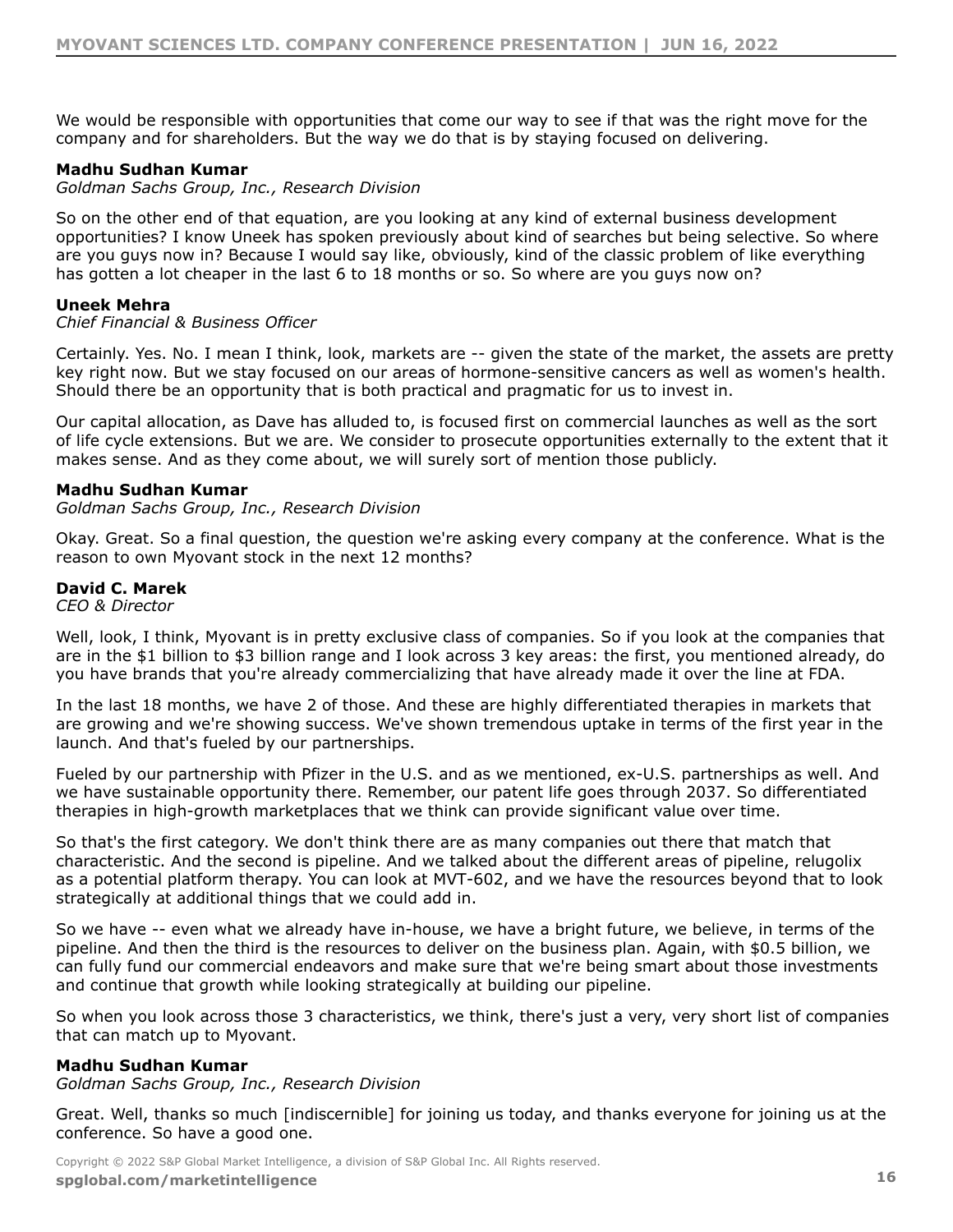| "<br>$\star$ |        |
|--------------|--------|
|              | " 8 (' |

- $\$\$ 8!
- $+$  ( (  $'$  ) ( / & "
- $\updownarrow$  8!